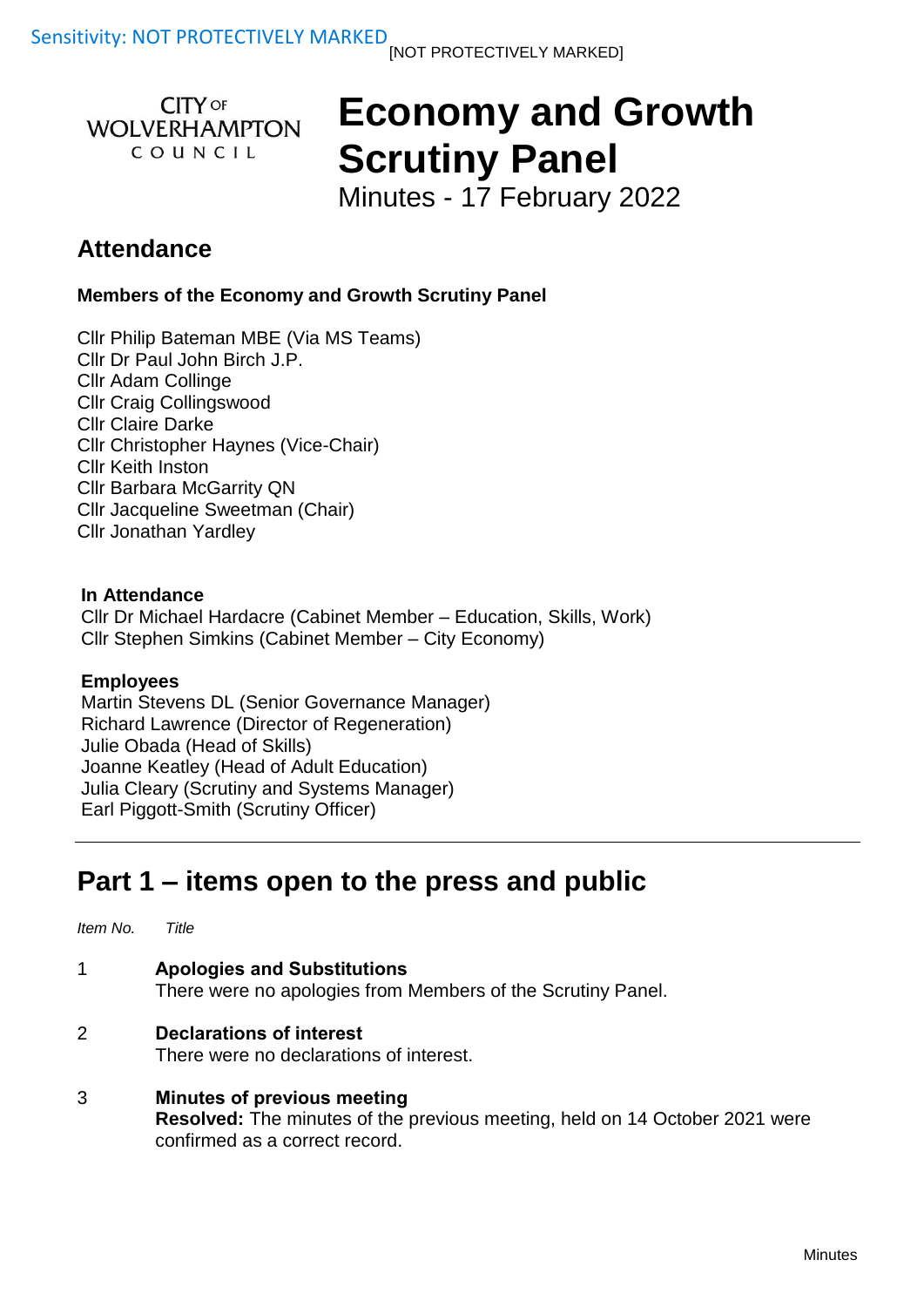#### 4 **Jobs, Skills and Learning Opportunities**

The Cabinet Member for Education, Skills and Work opened the presentation on Jobs, Skills and Learning Opportunities. He gave a brief history on the education system in England over the last 100 years. There was currently not a unified education, training or skills system. It was an incredibly splintered, often poorly funded system and where control almost always seemed to be somewhere else. He commended the report to the Panel.

The Head of Skills remarked that she had been appointed to the role in April 2021. She stated it was important to generate jobs and learning opportunities in Wolverhampton as the City had high levels of unemployment at the fourth highest in the country and economic inactivity exacerbated by the pandemic. Youth unemployment was the highest in the country, with over 2,660 young people aged between 18-24 not in education, employment or training. This was from the Data used for the City Summit in November 2021.

She listed the barriers to employment or training as being: -

- Lack of engagement with the job and learning opportunities.
- Low skill levels, low academic attainment.
- Lack of clarity over what opportunities available.
- Ineffective careers information, advice and quidance.
- Mismatch between supply and demand of job vacancies, leading to skills gaps and skills shortages.
- Low aspiration and inter-generational unemployment.
- Covid-compounded issues around low confidence, mental health and social isolation.

The unemployment Claimant Count for Wolverhampton Local Authority area in the month of December 2021 was 13,345, this was 8.2% of the working population. This was an improvement from the height of the Covid-19 pandemic when it had gone up to 17,435.

The Vice-Chair commented that the slide showing the working age claimant count and rank referred to the closure of the Goodyear Plant in 2016. He commented that most of the workforce had left by 2004 and so the job losses in 2016 were minimal.

The Head of Skills stated that Wolverhampton had the highest percentage unemployment claimant count in the UK by Local Authority for people aged between 18-24. This was using the figures from December 2021. 10.6% of people in this age group were claiming unemployment benefit. The 16-17 year old participation rates were good and the City's NEET (Not in Education, Employment or Training) levels were low. The City consistently sat in the top quartile in the country for low NEET and not known figures. The question to be asked was, "What happened at age 18."

The Head of Skills presented a slide on skill levels. The percentage of people with no qualifications, using the data from January 2020 – December 2020, was a lot higher than the West Midlands and for Great Britain as a whole. The Wolverhampton figure of 12.3% was almost double that of the Great Britain figure of 6.4%. Wolverhampton did however have a high percentage of people with other Qualifications, this figure was at 11.35%. These qualifications often related to overseas qualifications or industry and manufacturing - specific training. The number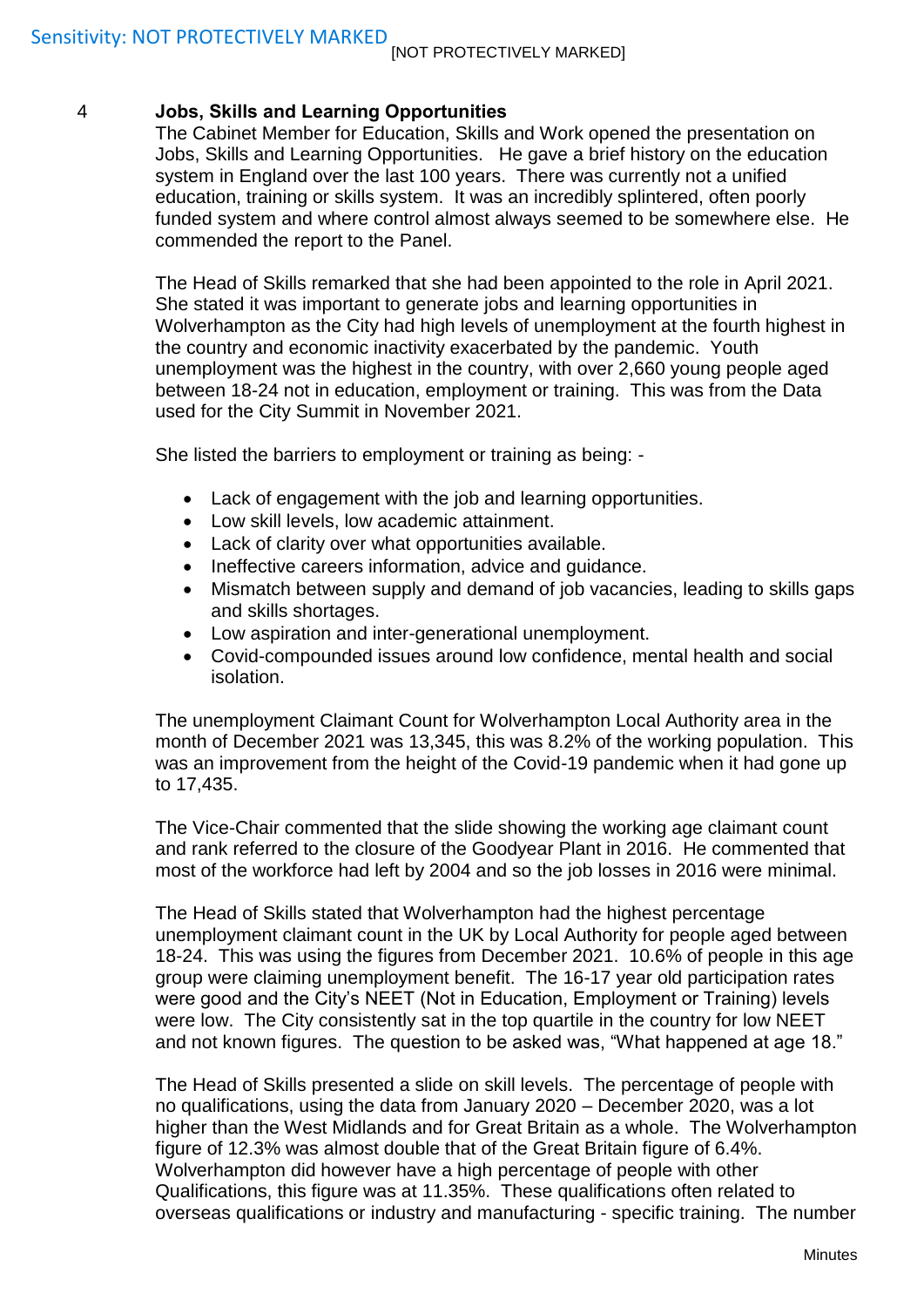of people with no qualifications had been reducing as an overall trend, with some spikes, in Wolverhampton since 2008. There had been a sharp increase since 2019 of the people undertaking a level 4 qualification. This was a promising trend.

The Head of Skills remarked that between January 2021 and December 2021 the number of unique job postings per month had increased by 4,828 or 75%. There had been a general upward trend in the number of unique postings since February 2021.

A Panel Member commented that he had reviewed the Ofsted report ratings for Wolverhampton Further Education College over the last 8 years and compared them to Walsall, Dudley and Sandwell. Walsall had received a good and an outstanding. Dudley had an outstanding and a good. Sandwell had received two good ratings. Wolverhampton College had received a requires improvement and an inadequate. In the most recent year Wolverhampton College had received a good. He described the Ofsted ratings over the last 8 years a whole, as a failure for the City. He understood that Directors of the Council had been on the Board for the College in the past and the Chief Executive of the Council was currently a Board Member. They asked for an explanation.

The Cabinet Member for Education, Skills and Work responded that the College was now rated good. The College had over and above enrolment for what it had been targeted for throughout the last 8 years. If the Local Authority had not worked closely with the Governors, the College would have been in a very different position. The College had previously had a lot of financial challenges. He was now confident that it was moving in the right direction. He wanted to ensure the College had a good healthy future.

The Head of Skills presented a slide on demand for hard and common skills. Communications Management and Customer Services had consistently been the most in demand skills in job postings in each of the year's quarters since September 2020. She spoke about some of the future workforce challenges and opportunities. Employee expectations had changed since the pandemic, staff were looking for flexible working opportunities, which some employers cannot or did not provide. Some people were still hesitant about returning back to the Office, whilst others preferred not to work from home. Some employers were reporting hesitancy to return to work from furloughed staff. Some staff had found other employment resulting in recruitment issues and skills gaps particularly in sectors such as hospitality.

The Head of Skills referred to a lack of investment in skills and training. Some employers were not succession planning sufficiently which was resulting in recruitment issues, unmotivated workforces and impacting on productivity. She referred to the concept of social value, there was value in supporting inward investment in key regeneration projects to maximise employment opportunities for all residents.

The Head of Skills described seven main key issues: -

- 1. Challenges remain the same Covid has exacerbated the barriers.
- 2. Digital inclusion access to the right technology and skills to use it.
- 3. Skills eco-system complex and difficult to navigate.
- 4. Communication Gap between employers and particularly young people.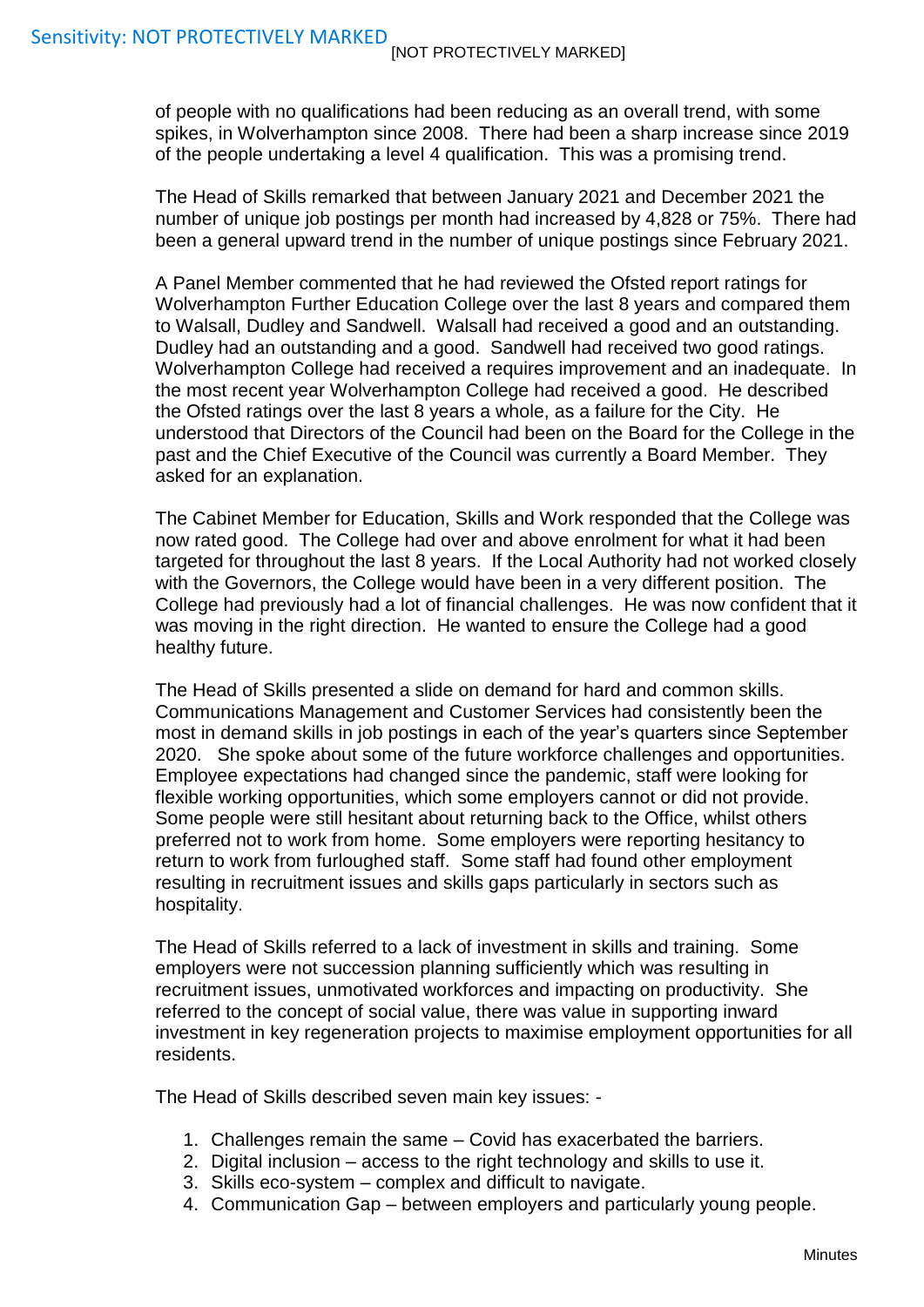- 5. Mental health and wellbeing pandemic has had a negative impact.
- 6. Local business base still struggling post pandemic with recruitment
- 7. Government employment schemes mixed opinions.

The Head of Skills described the ways in which the Council were addressing these issues and the impact this activity was having. The City Council was leading and facilitating a one-city approach to increasing youth employment, focusing on young people aged 18-24, claiming Universal Credit. This was backed by the Wolves at Work 18-24 Programme of targeted interventions, funded by an initial £3 million budget, from a combination of the Recovery Reserve and Covid Emergency Grant. Over 100 people had attended the City Summit in November 2021. There had been 60 pledges of support received from employers, training providers and voluntary sector organisations. As part of the City Ideas Fund, two projects were underway and others were coming forward. Two Youth Summits had been arranged for March 2022, these had been postponed from January due to Covid restrictions. One of these would be held at, The Way and the other at Low Hill Community Centre.

The Head of Skills referred to the Black Country Impact Programme which had been extended until June 2023. This programme to date had helped over 2,500, 18-24 years old into sustainable employment or training. The Kickstart Programme was scheduled to end in March 2022. The programme had been of mixed success. There had been 72 placements on offer, 42 in external companies, 30 within the Council. The Wolves at Work team were working with young people currently in a placement to secure employment either in their existing role or within another area. The Cabinet Member for City Economy commented that Wolves at Work was funded locally by the Council. It needed sustainable funding for the future. It was a good model, the WMCA had adopted it themselves. He expressed the view that Wolves at Work needed to be delivered at a local level rather than at a regional level.

The Head of Skills stated that Wolves at Work had supported nearly 7,000 people into work with just over 4,000 sustaining that job for 3 months or more. The team worked with over 600 businesses on their recruitment and skills requirements, this included working with the Department for Levelling Up, Housing and Communities to recruit to posts in their new HQ in the City. The DWP (Department for Work and Pensions) were committed to the Wolves at Work Partnership which had started in 2017. The model was currently being reviewed to ensure it continued to meet labour market needs and was fit for purpose.

The Head of Skills spoke on the European Social Fund (ESF). These projects would continue until 2023. The Council was working with the Black Country LEP and the WMCA as to what would follow the ESF, through the UK Shared Prosperity Fund. On the matter of digital inclusion, the Good Things Foundation had won the bid for the CRF project – Community Digital Skills Pathway. It was aimed at the unemployed, economically inactive and low paid residents. It would be led in the City by the Voluntary Sector Council.

She spoke about the Wolves Workbox which was the City's employment and skills online resource, owned, hosted and maintained by the City Council's skills team. As part of the 18-24 employment initiative, Workbox was being developed to allow for more targeted marketing.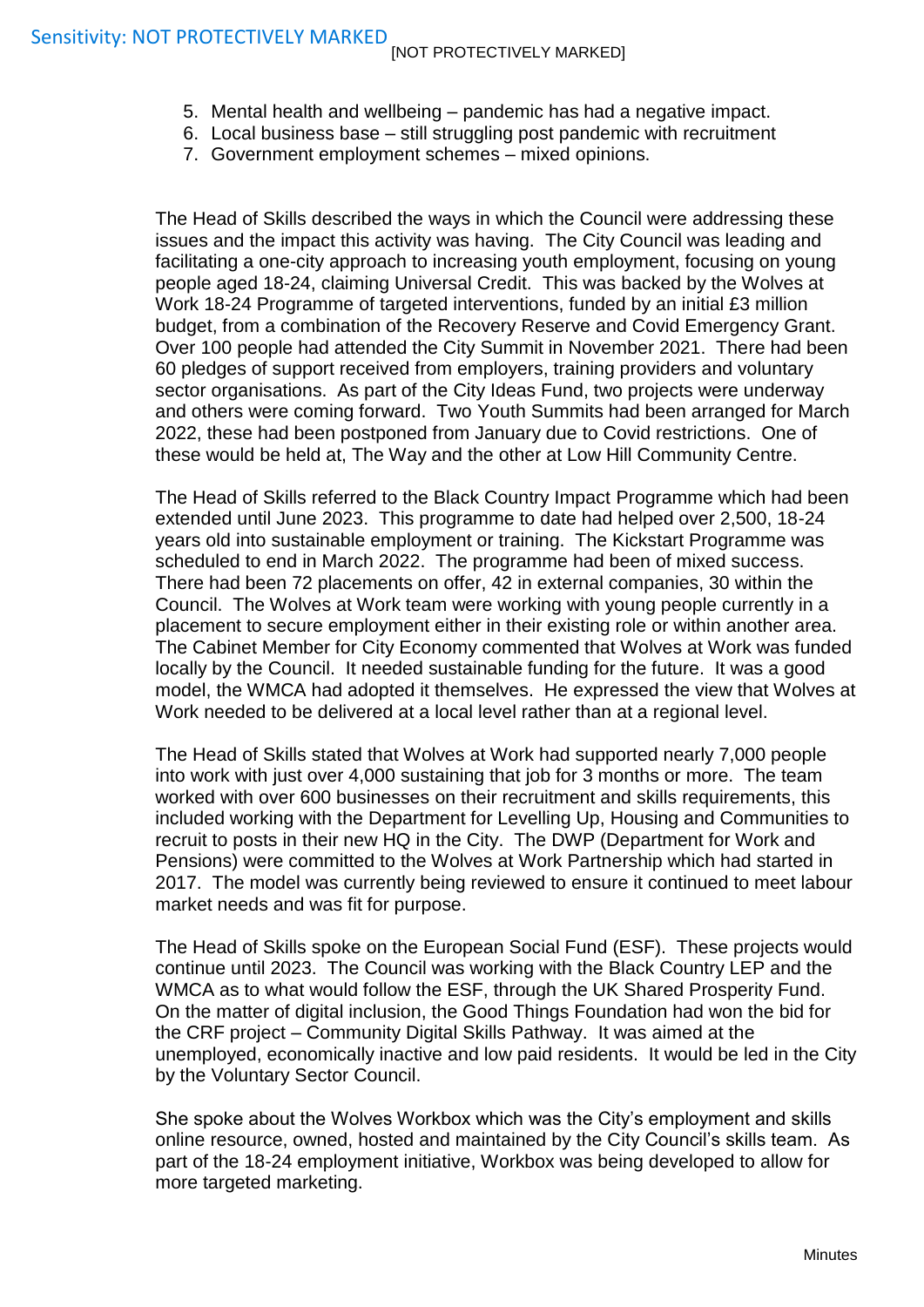The Head of Adult Education presented on the subject of improving skill levels. The number of residents with no qualifications had reduced significantly since 2004. The gap between Wolverhampton and Great Britain as a whole was also reducing. Areas that were working well included a strong framework for lifelong learning and commitment from partners to work together across the City. There was a good continuum of learning initiatives and opportunities from informal through to higher level qualifications. She spoke on the Wolverhampton City Learning Region. Wolverhampton was a member of the UNESCO Global Network of Learning Cities, building a learning City through the Wolverhampton City Learning Region (WCLR) initiative. It was a partnership that included the Council, the University, the College, Adult Education, the Learning Platform and the Learning Communities Partnership. Wolverhampton had participated in the annual WCLR Learning festival.

The Head of Adult Education commented that the core purpose of the department was to upskill unemployed, low skilled and the most deprived residents. Delivering core skills such as English and Maths was a key part of the work. Informal learning was also provided for softer skills such as mental health and working on digital inclusion. In 2020-21, Adult education recorded 26% of students moving to full or part time employment and 50% progressed to full-time or part-time education or volunteering. A short video was played showing how residents had benefited from the work of adult education.

The Head of Adult Education remarked that the Council had 4 years of Government funding to support community integration through English language learning. 400 residents engaged over the 4 years with 35% progressing to formal language and other learning opportunities. The project was aimed at people with a very low level of English and was being targeted geographically in Wolverhampton. She posed a question to Panel Members, which Officers wanted to receive feedback on which was:-

"How can Levelling Up and Shared Prosperity Fund help us to continue existing successful activities and / or help us overcome key barriers to improving skills and increasing employment?"

A Panel Member referred to the presentation received and asked if there were any details of the people who had initially obtained employment through the Wolves at Work scheme but did not sustain that position as it seemed that this was the case for quite a high proportion of people. He added that average wages were proportionately quite low in Wolverhampton compared to other areas. He also raised the question of mobility, questioning whether people that were receiving training and obtaining qualifications were leaving the City or remaining in the City. From looking at the historic data, he was interested to see what Officers views were on future projections, for example, what jobs would be created and how many start-ups. He stressed that matching skills to jobs was of upmost importance.

The Head of Skills responded that the data on travel to work patterns was available and they were aware that some residents of Wolverhampton did travel out of the City to go to work and some people travelled into the City to work. Since the Covid-19 pandemic had commenced some people were being recruited from overseas and were working virtually from home. There were transport implications if people were working at home. Transport was sometimes a barrier to employment, but home working negated that particular issue, it could also help people with childcare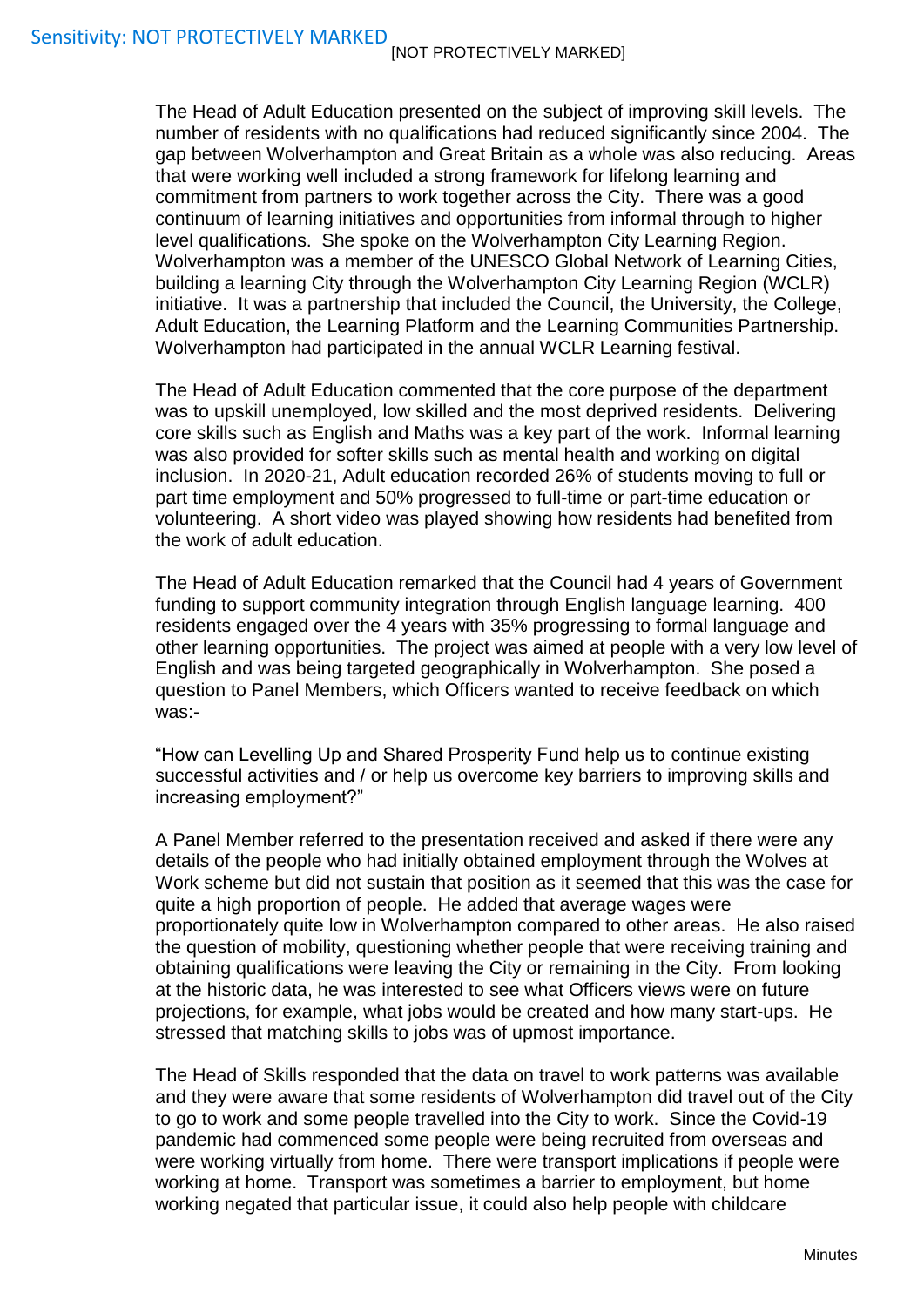responsibilities. She could ask key employers in the City, the percentage of people working for them that were resident in the City and those that travelled into the City. The Department for Levelling up, Housing and Communities were completing some work on a profile of the new staff working at their HQ in Wolverhampton. Officers were looking to the future economic data. They were obviously aware of some of the future investments coming up with some of the City's key businesses. She cited the Green economy as being a big growth area as was HS2. The College had their own train railway learning centre, where an actual piece of HS2 track was used for learning. The College also had a project on electric vehicles to help train mechanics on their operation. She highlighted the importance of transferable skills.

The Cabinet Member for City Economy raised the importance of Civic pride within the City. He also spoke about the entertainment economy and the visitor economy and ensuring there were people with the right skills to carry out roles within these sectors.

Members of the Panel discussed different types of jobs, the skills required to fulfil them and how this was linked to inward investment. Finding solutions to make the City more attractive in all of these aspects was critical.

A Member of the Panel praised the analysis that had been given in the presentation. It was important to build on this analysis into the future.

A Member commented on the complexity of the system and the importance of good career advice at schools. The Head of Skills agreed that the system people entered when trying to find work was complex. Spending time with people to make the system easier to navigate was what the Council tried to do. They were also trying to simplify the system using the Wolves Work Box. They were mindful of making the resources as accessible as possible because not everyone had access to digital.

The Head of Skills referred to the national careers strategy which placed a duty on all Local Authorities to ensure that all pupils had access to independent, impartial advice and guidance. The responsibility to make sure that happened lay with the Schools, how good Schools fulfilled this responsibility was variable. More positively there was a career's advisor in every secondary School, every Special School and in alternative provision. They also ensured that people who lived out of the City, but were in the City's care, received career's advice. If she had more resources, she would introduce a career's advice service to younger age groups. She spoke about the Black Country Careers Hub.

A Member asked when all the initiatives relating to jobs, skills and learning opportunities would see an improvement in Wolverhampton's unemployment ranking for younger people and overall. The Head of Skills responded that the initiatives were already having an impact. The latest figures released by DWP and about to go to press showed that Wolverhampton was no longer the worst for Youth unemployment percentage. The City had improved its position to number 3. For the first time since March 2020, the unemployment figure for younger people was under 10%, it was at 9.9% (2,060). It had been at 15.3% (3,270) in March 2021.

A Panel Member asked about the support the Council offered people with SEND needs to obtain employment after they left education. Working with businesses to ensure they had wrap around support for people that had SEND needs was critical.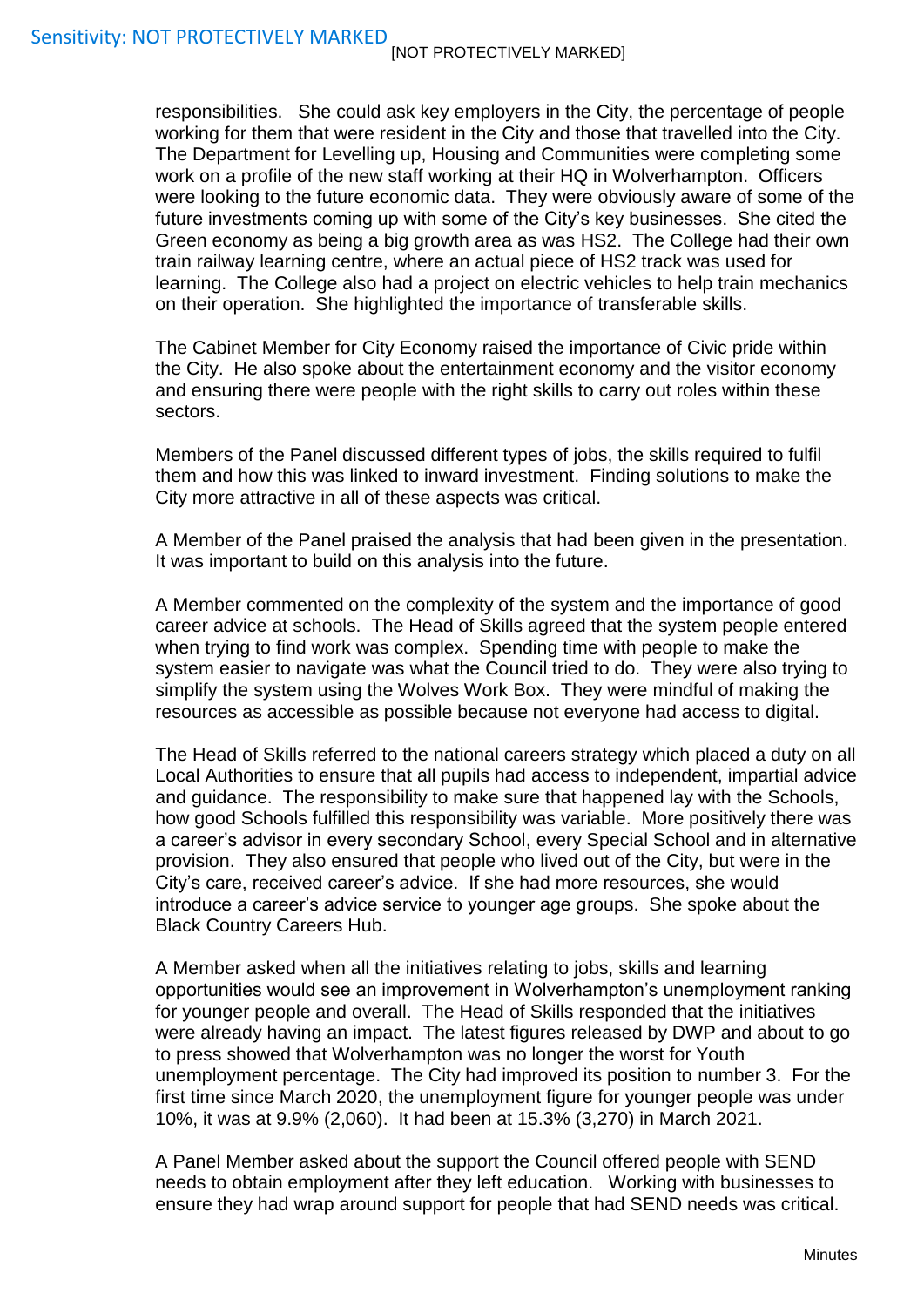The Head of Adult Education responded that there was a national initiative of supported internships which was an excellent way of moving people into employment. It was difficult for people who had SEND needs after the age of 18 or 19 to find employment, but she found the supported internship product very worthwhile. It was an area which needed to develop and grow. The Head of Skills added that the Black Country Careers Hub had a SEND specialist. The Wolves at Work team were working with Adult Social Care to bring the employment support service back in house.

The Chair raised a point about working with data at Ward level or place level. Information at Ward level was being worked on by Officers and she intended to receive information on this in the future. A member endorsed the Chair's desire for this data as it was central to ensuring improvement in the future. The Head of Skills confirmed that the DWP had recently agreed to give the Local Authority localised data.

The meeting closed at 6:55pm.